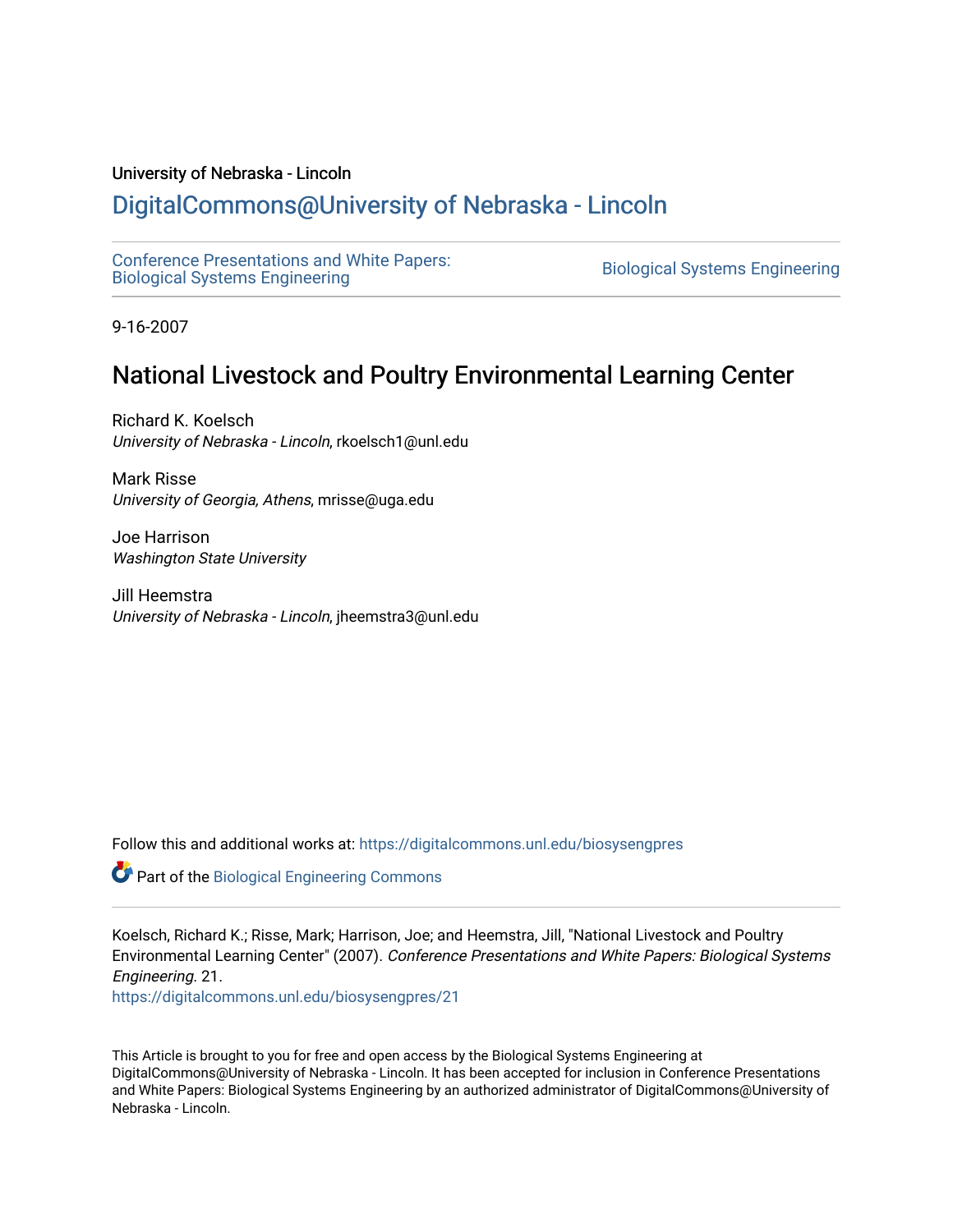**This is not a peer-reviewed article. International Symposium on Air Quality and Waste Management for Agriculture. CD-Rom Proceedings of the 16-19 September 2007 Conference (Broomfield, Colorado) Publication date 16, September 2007 ASABE Publication Number 701P0907cd** 

# **National Livestock and Poultry Environmental Learning Center Rick Koelsch, University of Nebraska, Lincoln Mark Risse, University of Georgia, Athens Joe Harrison, Washington State University Jill Heemstra, University of Nebraska,**

*Abstract. This paper describes a new national learning center designed to improve the delivery of science-based information to non-research customers. The vision of the Livestock and Poultry Environmental Learning Center is to provide individuals involved in public policy issues, animal production, and delivery of technical services for confined animal systems with on-demand access to the nation's best science-based resources that is responsive to priority and emerging environmental issues associated with animal agriculture. This project will test innovative approaches such as a web cast seminar series to connect national experts with those individuals and organizations that influence animal producer decisions on manure management issues. This paper describes the implementation of the innovative approaches used delivery of research based knowledge by the learning center .* 

Keywords: extension, manure, water quality, learning center.

#### **Dedication**

The authors wish to dedicate this paper to Frank Humenik who passed away on March 28, 2006. Frank was a co-investigator for the project described in this paper as well as a respected leader, peer and friend. His commitment to national leadership for animal manure issues including extension programs impacted many who work in this issue area. The ideals in which Frank invested his energy are embedded in every aspect of this project. Dear friend, you are deeply missed.

#### **Introduction**

Significant challenges exist in the delivery of science-based information on animal manure management issues to non-researchers who influence the decisions of livestock and poultry producers. The need for information is a result from the expectation of animal producers to adopt practices that meet environmental policy. Our primary challenge is to rapidly translate research findings from USDA Agricultural Research Service (ARS), land grant universities (LGUs), and others contributing new knowledge in a meaningful way for non-research clientele.

This paper describes a national education center to improve the delivery of science-based information to the non-research customer. The vision of the Livestock and Poultry Environmental Learning Center is to provide individuals involved in public policy issues, animal production, and delivery of technical services for confined animal systems with on-demand access to the nation's best science-based resources that is responsive to priority and emerging environmental issues associated with animal agriculture. USDA Cooperative States Research, Education, and Extension Service (CSREES) sponsored National Integrated Water Quality Program (National Facilitation Project) has provided initial funding of \$300,000 for a national Learning Center targeting priority water quality issues specific to animal manure management. It is the intent of this center to test and demonstrate the role of a national Learning Center in improving the access of those individuals who influence livestock and poultry producers on animal manure management decision to the best science of land grant universities and agencies.

#### **Statement of Problem**

Agriculture has been identified as the leading contributor of pollutants to the nation's rivers and streams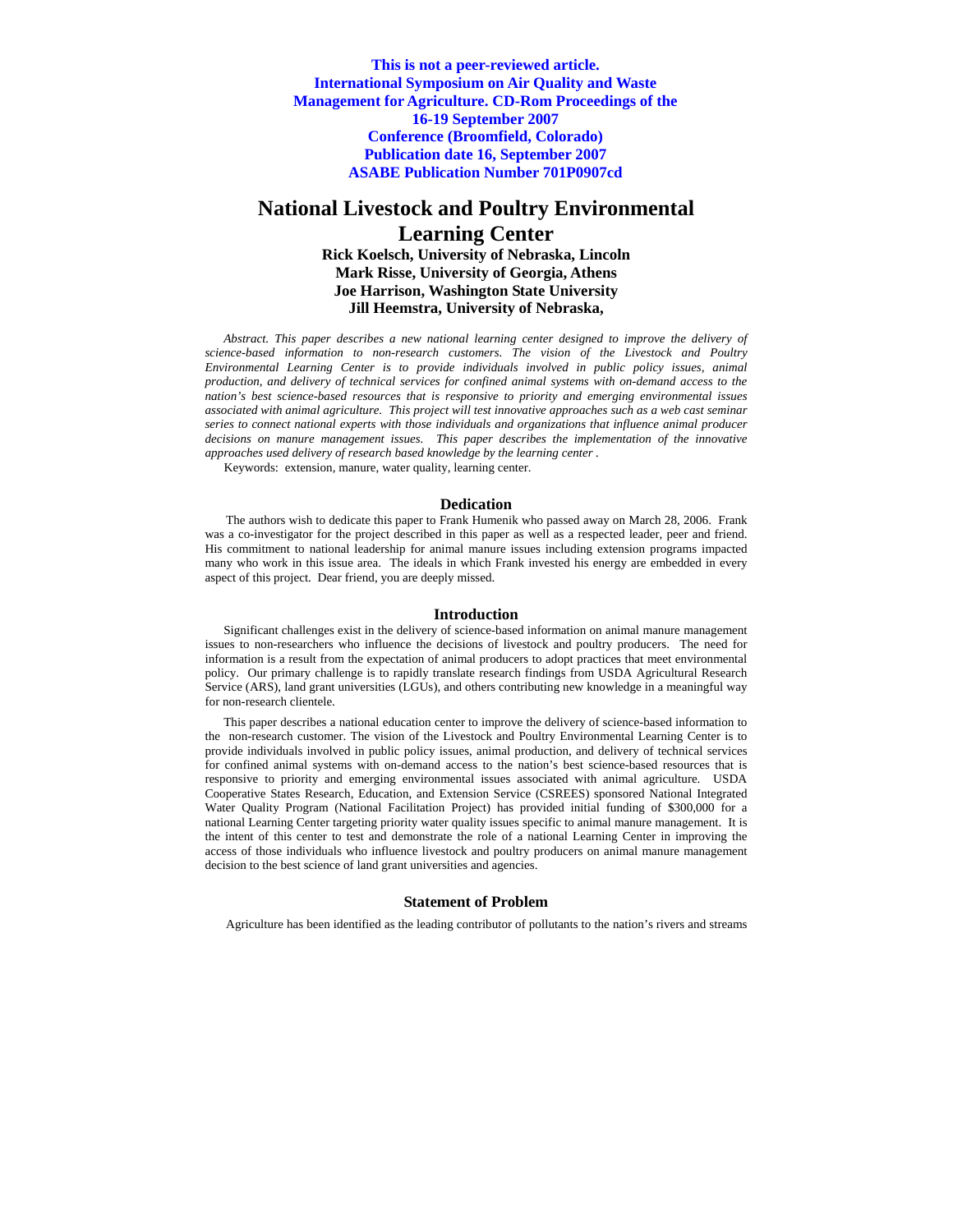as well as lakes and reservoirs by the National Water Quality Inventory: 2000 Report (US EPA 2000). Although it does not separate animal agriculture from other agricultural enterprises, the report notes that pathogens, nutrients, and oxygen-depleting substances associated with manure are three of the top five pollutants. Because of potential environmental concerns associated with animal production, two national public policy initiatives currently address environmental management in animal agriculture. US EPA and USDA Natural Resources Conservation Service implement the National Pollutant Discharge Elimination System (NPDES) Permit Regulation and Effluent Limitation Guideline for CAFOs (Federal Register 2003) and Environmental Quality Incentives Program, respectively.

At the same time that these significant public policy initiatives are being implemented, the animal industry is being asked to respond to potential water quality issues associated with pathogens and pharmaceuticals, potential application of federal Superfund policy reporting policy to animal agriculture, proposed changes to the Clean Air Act rules for particulate matter emission, and local policy affecting zoning of agriculture. In this environment, producers and advisors are challenged to understand and apply good science to this myriad of existing and emerging issues.

The quality of and timely accessibility to science-based information is a significant weakness of our current outreach infrastructure. The USDA/EPA National Unified Strategy for Animal Feeding Operations states that "Knowledge gaps exist in our understanding of the effects of AFOs on natural resources and environmental quality. Some of this lack of understanding is due to the fragmented structure of our research and data collection efforts, information residing in multiple locations … and different information being used by AFO managers, technical assistance specialists and regulators." (USDA and EPA, 1999).

## **Commitments of this Project**

A national team representing a broad spectrum of those creating, delivering and utilizing research-based knowledge will demonstrate a national Livestock and Poultry Environmental Learning Center committed to:

- Implementing a customer driven approach that will identify critical or emerging issues and evaluate innovative technology transfer models.
- Coordinating for each priority issue the assembly of our best science-based information from multiple organizations for national delivery of timely and user-friendly resources.
- Developing and testing innovative outreach models for connecting those who are creating new research knowledge with the end users of that knowledge.
- Identifying appropriate national learning center roles that best support an existing network of organizations committed to an outreach mission.

This project will utilize and support the existing network of public and private sector organizations delivering information to clientele. The project will target groups and organizations that influence animal producer decisions on environmental issues including commodity groups and agricultural organizations, public and private sector advisors, those involved in public policy development and application.

#### **Implementation Plan**

*Objective 1. Implement a national outreach education initiative responsive to customer priority issues.* 

This project has initiated a "Customer Advisory Team" representing 13 stakeholder organizations that will 1) Identify priority and emerging issues; 2) Assist in the delivery of the innovative outreach models tested by this project; and 3) Evaluate the effectiveness and impact of a National Learning Center (see Appendix A). The customer advisory team led the implementation of a national wide survey of water quality issues associated with animal quality. The information provided a basis for the advisory team's selection of priority issues for this project. 345 survey responses were received representing 41 states. Those who responded were asked to rank their 10 most important issues from a list of 22 possible topics (results not shown) and select one current and one emerging issue for which they would attend a workshop (Figure 1).

Based upon survey results and professional judgments, the customer advisory committee selected three priority issues for the Learning Center project 1) Integrated nutrient management planning; 2) Value of manure, and 3) Alternative technologies. Upon a review of these priorities by the project's outreach team, a priority specific to pathogens and pharmaceutical water quality issues was added. The highest priority emerging issue identified by this survey, ammonia volatilization, was not raised up as a priority due toa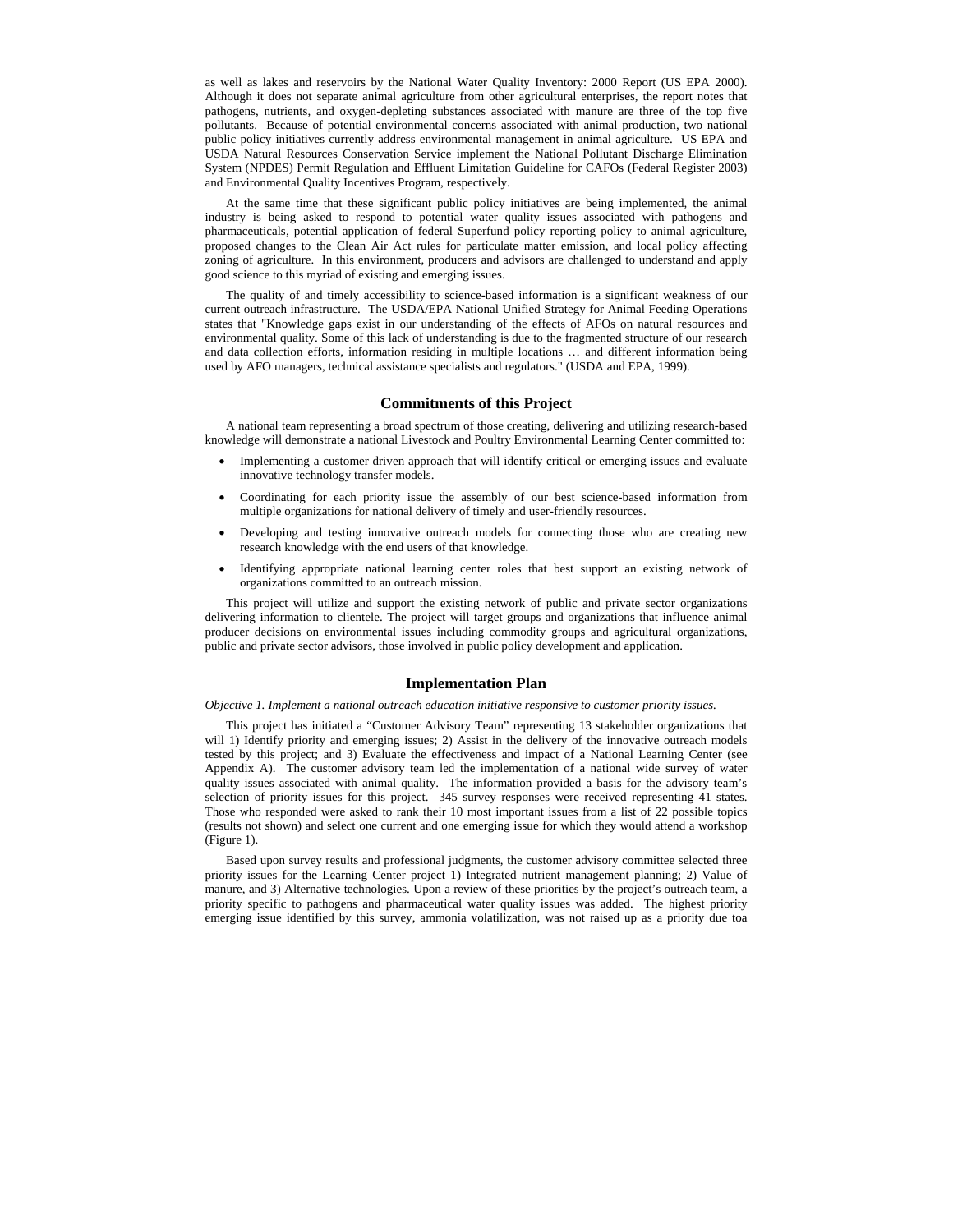recommendation from our funding source, CSREES National Integrated Water Quality Program, that our team not address air quality issues. A recently initiated project team addressing livestock air quality issues is planning a similar outreach program. We hope to address the issue of ammonia volatilization by partnering with this group in 2008.

*Objective 2 Establish the infrastructure for a sustained national outreach initiative with its foundation based upon a multi-disciplinary, multi-organization "National Outreach Team" of experts.* 

This National Outreach Team will improve linkages between organizations with outreach capabilities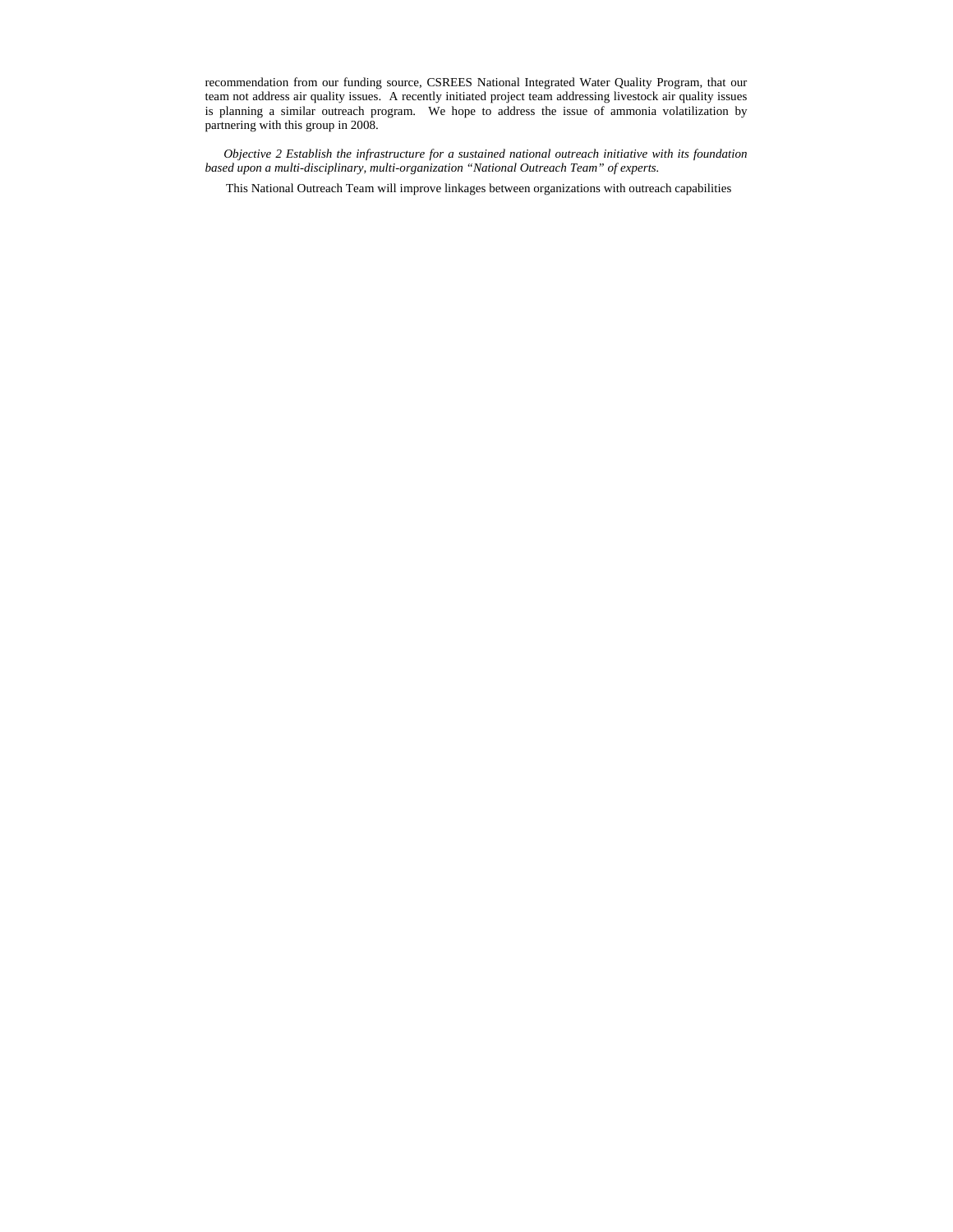

Figure 1. Number of times an issue was identified as a priority or emerging issue for which the individual would attend an expert workshop. Closure of storage, emergency response planning, land application equipment, mortality management and risks from micro-nutrients were identified 10 or fewer times.



Figure 2. Livestock and Poultry Environmental Learning Center web site including primary resources.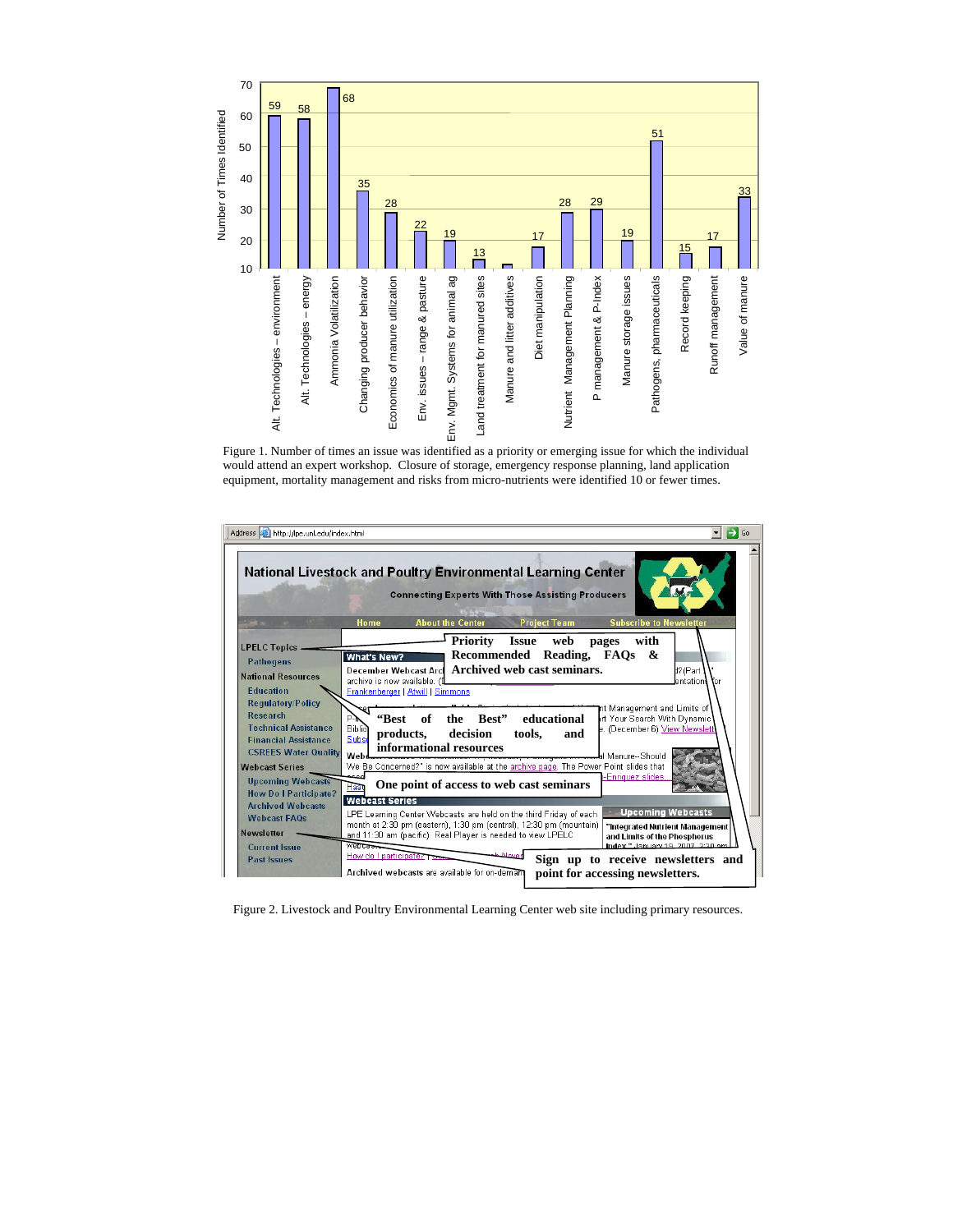and organizations that produce research (LGU, ARS, USGS, EPA), educational (CSREES, US EPA Ag Center), and planning products (NRCS). The Outreach Team initially includes 17 individuals listed in Appendix A. Additional individuals are being actively recruited to assist as experts for the four priority issues and related activities.

To implement the activities proposed by this national initiative, this team has established work groups addressing customer identified priority issues (see Appendix A). Additional work groups addressing air quality issues and small farm issues are in the planning stages. Work groups identify and implement the technical content to be shared primarily through live web cast seminars and a web based Learning Center. The model developed by the Pathogen and Pharmaceuticals team will be discussed in greater detail later.

#### *Objective 3 Deliver innovative products that provide a national audience on-demand access to our best science-based resources.*

It is the intent of the Learning Center to test innovative learning technologies for connecting national experts with those individuals that influence livestock and poultry producer decisions. The national web cast seminar series (Figure 3) and Learning Center web site (http://lpe.unl.edu , Figure 2) provide a foundation for this initiative. Our national survey inquired about current and future technologies that our customer prefers for learning new information. One-on-one communications, educational programs or workshops, and farm tours are identified as a current preference. Web sites, email, and electronic listserves are the most frequently used technologies and lower as a preferred technology. When asked which future delivery technologies they would use to learn new information, "Research Updates" for lay audiences and jointly sponsored websites rated the highest (Table 1). Web-cast workshop and virtual on-farm tours were rated between medium and high.

| Table 1. Summary of future delivery approaches would be tried to learn new information |                |
|----------------------------------------------------------------------------------------|----------------|
| Approach:                                                                              | Average rating |
| Web-cast workshop presented by national experts accessible live from your computer     | 2.30           |
| Virtual on-farm tours (web-accessible) of alternative technology demonstrations        | 2.36           |
| Fact sheet style "Research Updates" for lay audiences                                  | 2.03           |
| Jointly sponsored (LGU, USDA, EPA, USGS) national website                              | 2.09           |

Scale was 1=high, 3=medium, 5=low

# **Outreach Model Implemented on Pathogens**

Following the identification of priority issues, an issue team focused on pathogens and pharmaceutical was established and selected to demonstrate an initial model for implementation of the outreach activities of the learning center. At the time of preparation of this paper, this team was nearing completion of the pathogen outreach effort. A description of key components of outreach model implemented by this team is discussed below.

An Issue Team was assembled and included research scientists from USDA Agricultural Research Service, US Geological Survey, US Environmental Protection Agency as well as research and extension faculty from five universities. In addition, representatives of Environmental Defense and US EPA Agricultural Compliance Assistance Center contributed to the groups activities. Access to both the research and extension communities as well as organizations outside the traditional land grant university system were key elements contributing to the success of this issue team.

National Web-Cast Educational Workshops. The issue team developed a plan for two web cast seminars that involved five presenters addressing the topic of "Pathogens in Animal Manure--Should We Be Concerned?". The web cast seminars were presented in November and December 2006**.** Based upon advice from our Customer Advisory Team, 30 to 60 minutes seminars were targeted. The topics and presenters included:

Understanding Pathogens and their Characteristics – Jeanette Thruston-Enriquez, USDA ARS

Case Studies of Manure Related Outbreaks – Sheridan Haack, US Geological Survey

How Pathogens from Livestock Can Move to Water Resources – Jane Frankenberger, Purdue University

Managing Pathogen Risks for Livestock on Pasture and Rangeland – Rob Atwill, University of California, Davis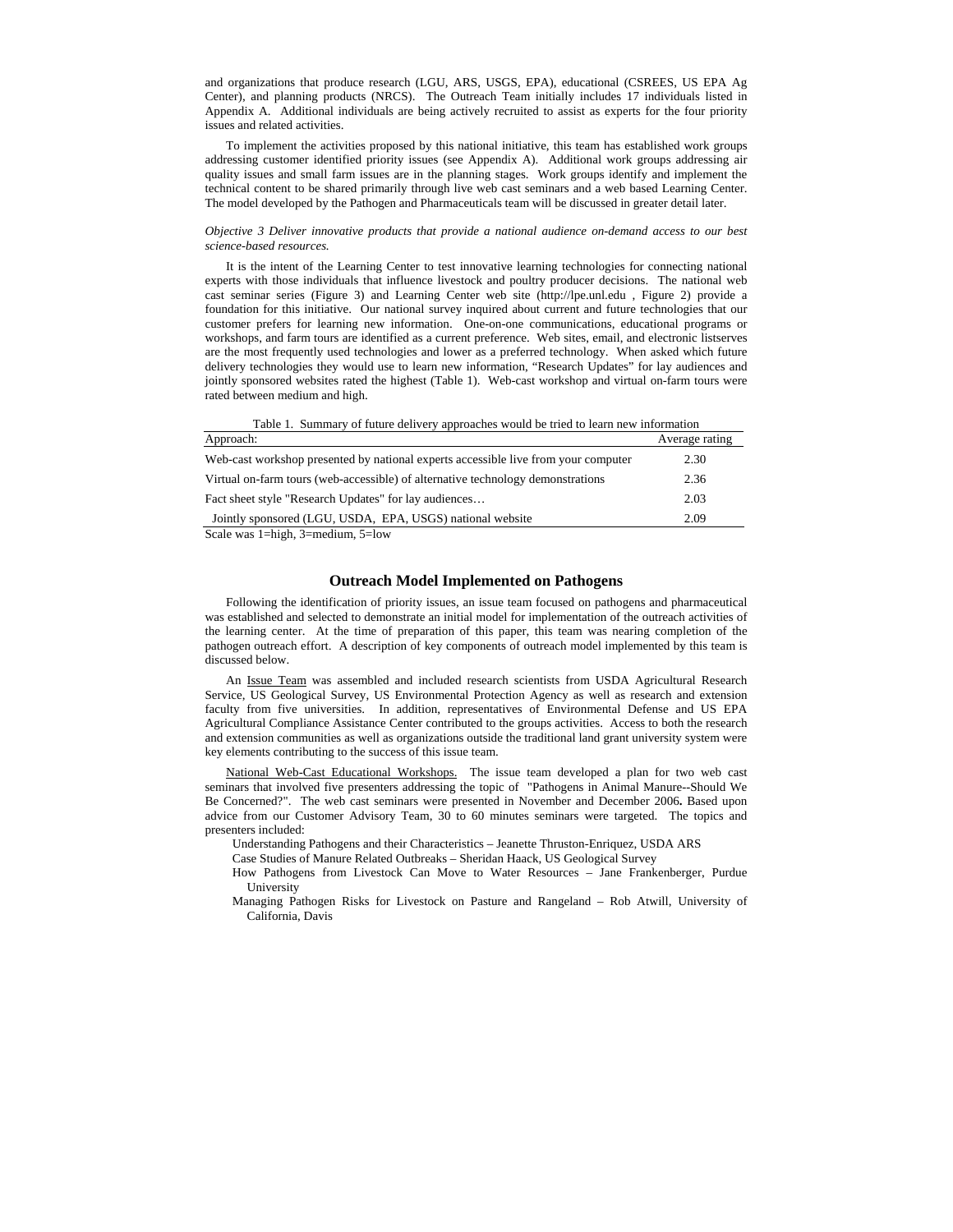

Figure 3. Sample visual from web cast seminar presented by ARS scientist, Jeanette Thurston-Enriquez, on "Understanding Pathogens and their Characteristics".

Alternative Systems for Managing Microbial Pathogens on CAFOs - Chip Simmons, North Carolina University, Chapel Hill

All web casts (Figure 3) are presented live with opportunities for participant interaction and questions. In addition, web casts are archived for viewing. During November 2006, three archived web casts were viewed 500 times. This usage suggests a significant interest in the archived presentations. This project will continue to deliver live web cast seminars on the third Friday of each month from 1:30 to 2:30 pm Central time as well as archival access to all presentations. Our early experience suggests that this technology has significant opportunity for connecting national experts and audiences from widely dispersed locations for cost effective educational experiences.

Web-based Learning Center. The pathogen team made accessible three web resources targeting pathogen issues including the archived web casts, recommended reading, and Frequently Asked Questions. The recommended reading section included the "Best of the Best" educational products and peer reviewed research summaries. We used three questions in our selection process of the "Best of the Best" educational products including 1) Succinct summary of current issues?; 2) Appropriate for farm advisors and producers?; and 3) Technically accurate? This web site has been available for a period of less than six weeks at the time of preparation of this paper and so no usage statistics are available.

The team has also invested significantly in development of responses to Frequently Asked Questions (FAQ). The relative lack of educational resources and the expertise offered by our team suggested that a data base of FAQs would be of value. At this time, approximately 40 FAQs on the following topics are available:

- [Types of pathogens, characteristics, and risks associated with animal production](http://lpe.unl.edu/pathogen2.html).
- Pathogens and human health related risks
- Fate and transport of pathogens include risk to drinking water supplies
- Best Management Practices (BMP's) for minimizing risks
- Identifying the source of pathogens

### **Impact of Program**

At the time of preparation of this publication, the project has supported an active web presence for a six month period and a completed four web cast seminar presentations. Despite the limited experience of this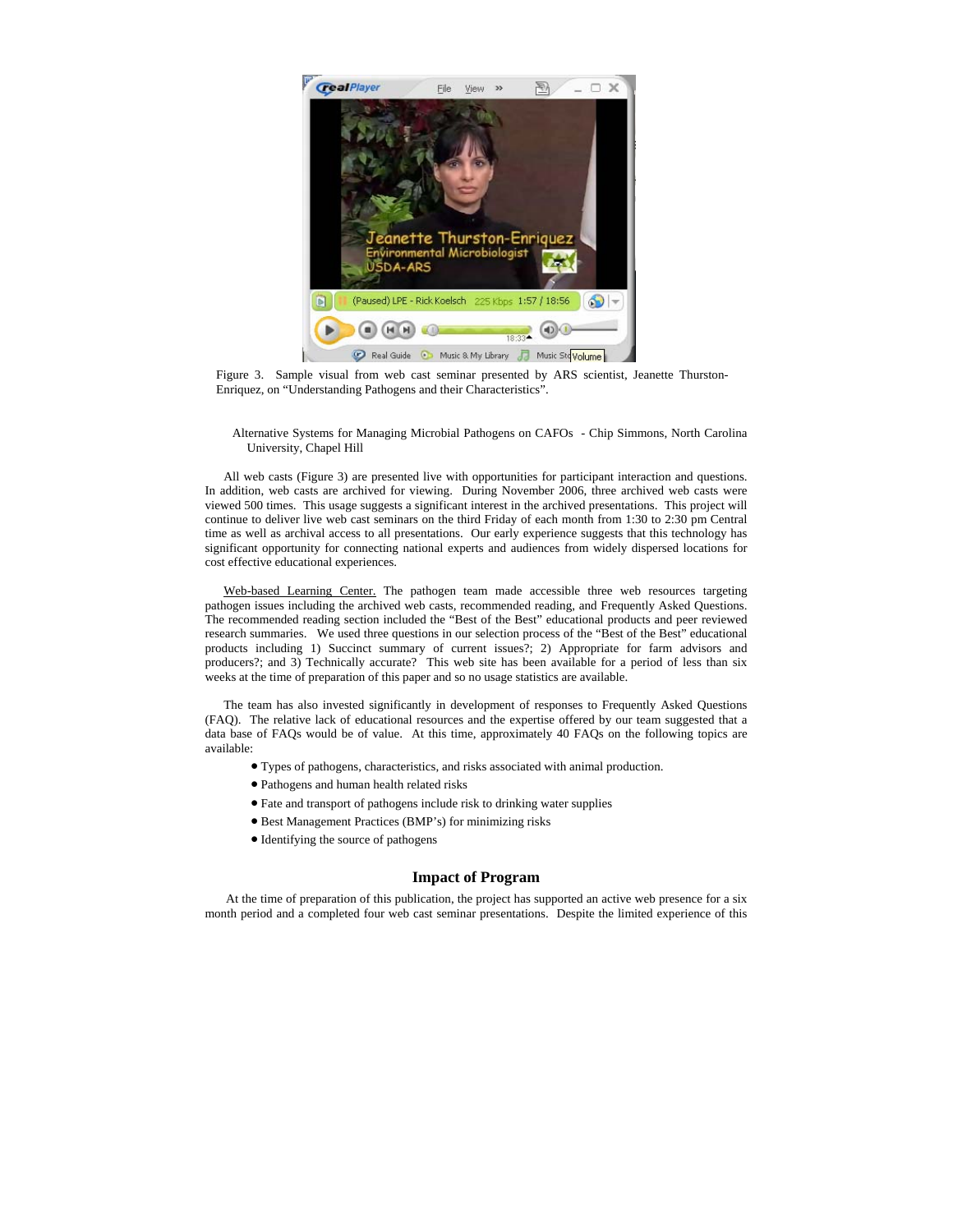

Figure 4. Geographic and clientele group distribution of participants for the November web cast seminar on Pathogen Issues attended by about 240 people.

outreach effort, several early indicators of outcome and possibly impact are available including:

- More than 800 individuals are currently enrolled to receive a monthly newsletter from the Learning Center. We connect twice each month with this audience through our newsletter and an announcement for a web cast seminar.
- Our November web cast reached approximately 240 individuals nationwide. Those in attendance interact with approximately 30,000 livestock and poultry producers annually.
- Participation in web cast is being used by 85% of participants to improve their knowledge, by 51% for educational programs, by 47% for educational programs, and 49% for regulatory and policy discussions.
- We are reaching a reasonable regional distribution of individuals (Figure 4). However, our current efforts are reaching primarily public sector audiences (extension and NRCS) and regulatory audiences. The need exists to expand our outreach into the private sector industry that is advising animal producers.

# **Opportunities for Additional Participants**

This project is an effort to evaluate and demonstrate the value of national cooperation in making sciencebased information more readily accessible to our customers. Individuals interested in assisting in this process are encouraged to share that interest with our current team. Some potential needs/opportunities the project include:

- Serving as a technical expert on one of the issue work groups. We are currently utilizing individuals for topics specific to manure value, integrated nutrient management, alternative technologies, and pathogens and pharmaceuticals.
- Sharing with outreach team members information on emerging science that has potential for application in addressing environmental issues associated with animal feeding operations. Presenters for future web casts on our emerging science are continuously sought out by our team.
- \_\_\_ Proposing a new issue work group that would assemble appropriate educational products and sponsor a short seminar series. We are currently recruiting individuals and looking for financial resources to support an air quality and small farms work groups.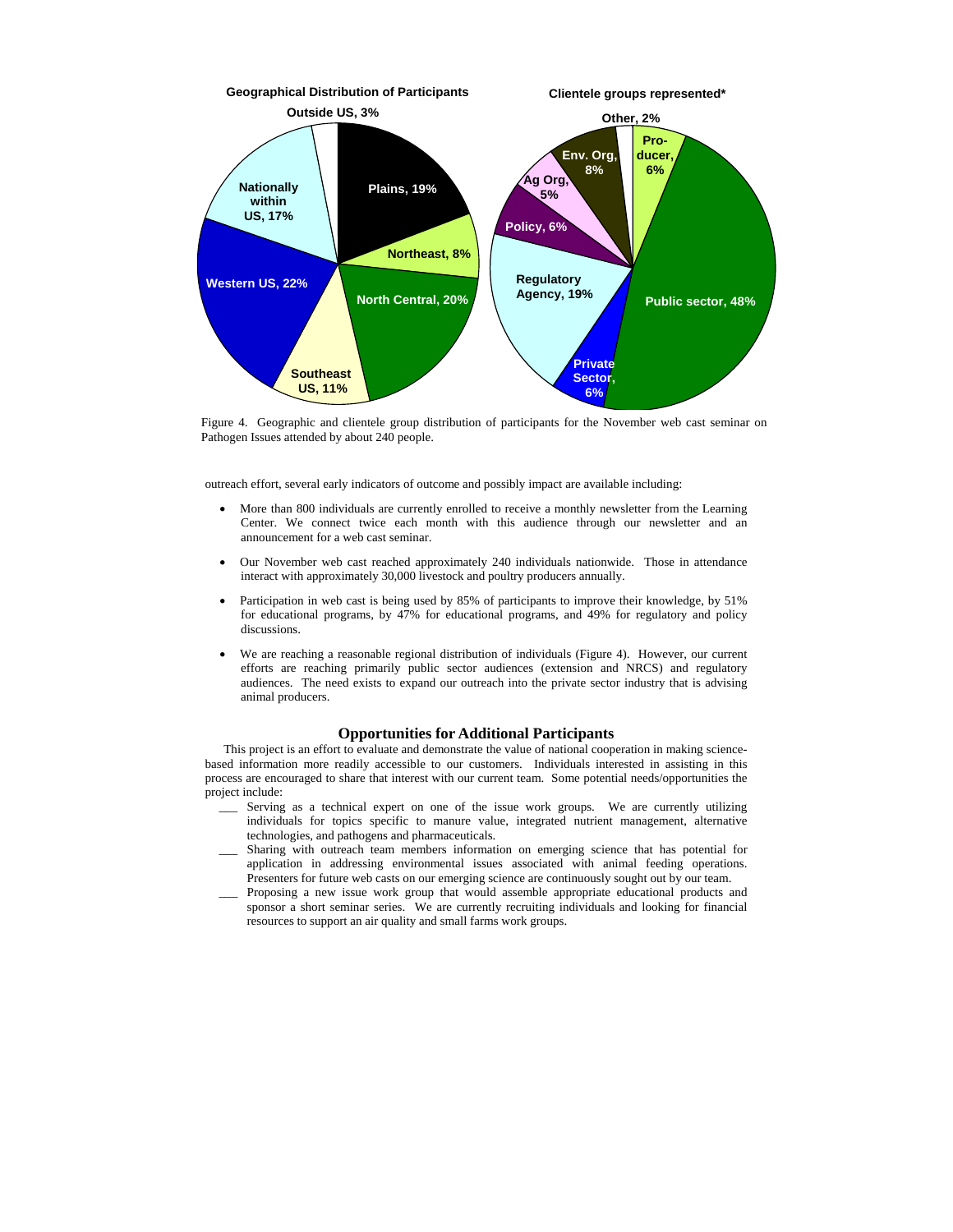\_\_\_ Expanding awareness of the Learning Center. As announcements and newsletters are released, especially during the start up phase of this project, expanding our clienteles' awareness of the educational products, including the monthly web-cast seminar series, accessible from the Learning Center. Individuals with state and regional responsibilities will be an extremely important connection between the national Learning Center and our locally based customer.

### **Conclusions**

The rapidly changing expectations of livestock and poultry producers to address livestock and poultry environmental stewardship challenges our current delivery of research based information in a timely fashion to our non-research customers. The Livestock and Poultry Environmental Learning Center is

- Implementing a national outreach education initiative that is responsive to customer identified priority issues.
- Establishing the infrastructure for a sustained national outreach initiative with its foundation based upon a multi-disciplinary, multi-organization "National Outreach Team" of experts.
- Delivering innovative products including a national web cast seminar series that connects experts with a national audience that advises or influences animal producer decisions. These outreach products will provide clientele with on-demand access to our best science-based resources.

# **References**

- Federal Register. 2003. National Pollutant Discharge Elimination System Permit Regulation and Effluent Limitation Guidelines and Standards for Concentrated Animal Feeding Operations or CAFOs Volume 68, Number 29. February 12. pages 7176-7274.
- US EPA. 2000. National Water Quality Inventory: 2000 Report. National Service Center for Water Quality Publications or h[ttp://www.epa.gov/305b/2000report](http://www.epa.gov/305b/2000report/)/. 207 pages.
- USDA and EPA. 1999. USDA/EPA National Unified Strategy for Animal Feeding Operations, Released March 9, 1999. http://cfpub.epa.gov/npdes/afo/ustrategy.cfm.